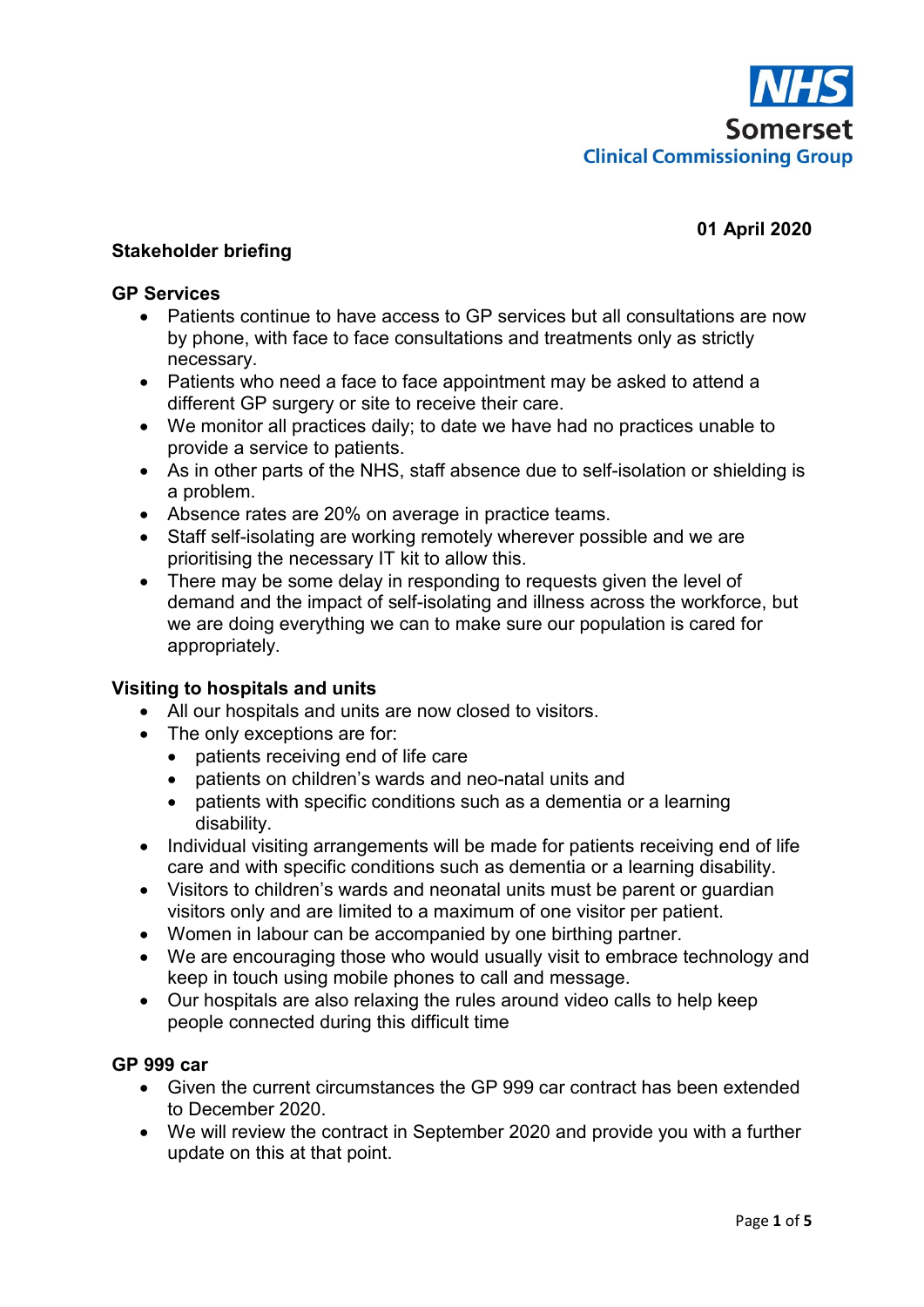# **Mental health**

- The Somerset Mental Health Alliance has expanded its services to support adults and older people who may be struggling with their mental health as the county responds to the Covid-19 pandemic.
- Somerset Mindline, a service which provides people with a safe space to talk, has increased the opening hours of its phoneline in response to the current crisis to provide people in Somerset with support. Somerset Mindline – 01823 276 892 (Mon- Fri 9am – 11pm & Sat & Sun 8pm – 11pm).
- Partner mental health and emotional well-being organisations in the Somerset Mental Health Alliance have also stepped up additional services that Mindline can direct people to, depending on their needs and circumstances. This will help people in the county to access additional support more easily if they are struggling with their mental health.
- Similar plans are in progress to support children's mental health.
- Staff across all mental health (adult, children and young people), learning disability and dementia services are working extremely hard to support our services users.

#### **Non-urgent elective surgery**

- Trusts are currently in the process of cancelling routine surgery where a delay will not cause an impact on the survival or long term health of the patient concerned.
- This means people will receive cancellations for things like, planned hip or knee surgery
- While we acknowledge the impact this will have on individuals, our priority is maintaining capacity for life saving surgery, and those requiring intensive care support for COVID-19 related conditions.
- As soon as we are able, routine surgery will be recommenced.

## **Outpatients**

- Trusts are beginning to cancel non-urgent outpatient appointments or change these to non-face to face where they are urgent
- Important cancer treatments and cancer two week wait appointments are still taking place
- We are working with secondary and primary care to ensure referral pathways remain open and patients waiting are triaged where appropriate.
- People will need to wait far longer than normal for routine outpatient appointments or referral advice, but where the concern is urgent this will be addressed by the relevant teams.
- If people are concerned that their symptoms are deteriorating, they should contact their GP surgery by telephone, but be mindful of all the caveats outlined above.
- For people attending outpatient appointments they are asked to attend alone if at all possible. If they need to be accompanied due to mobility issues, one person may accompany them.
- No children are to enter the outpatients unit unless they are the patient.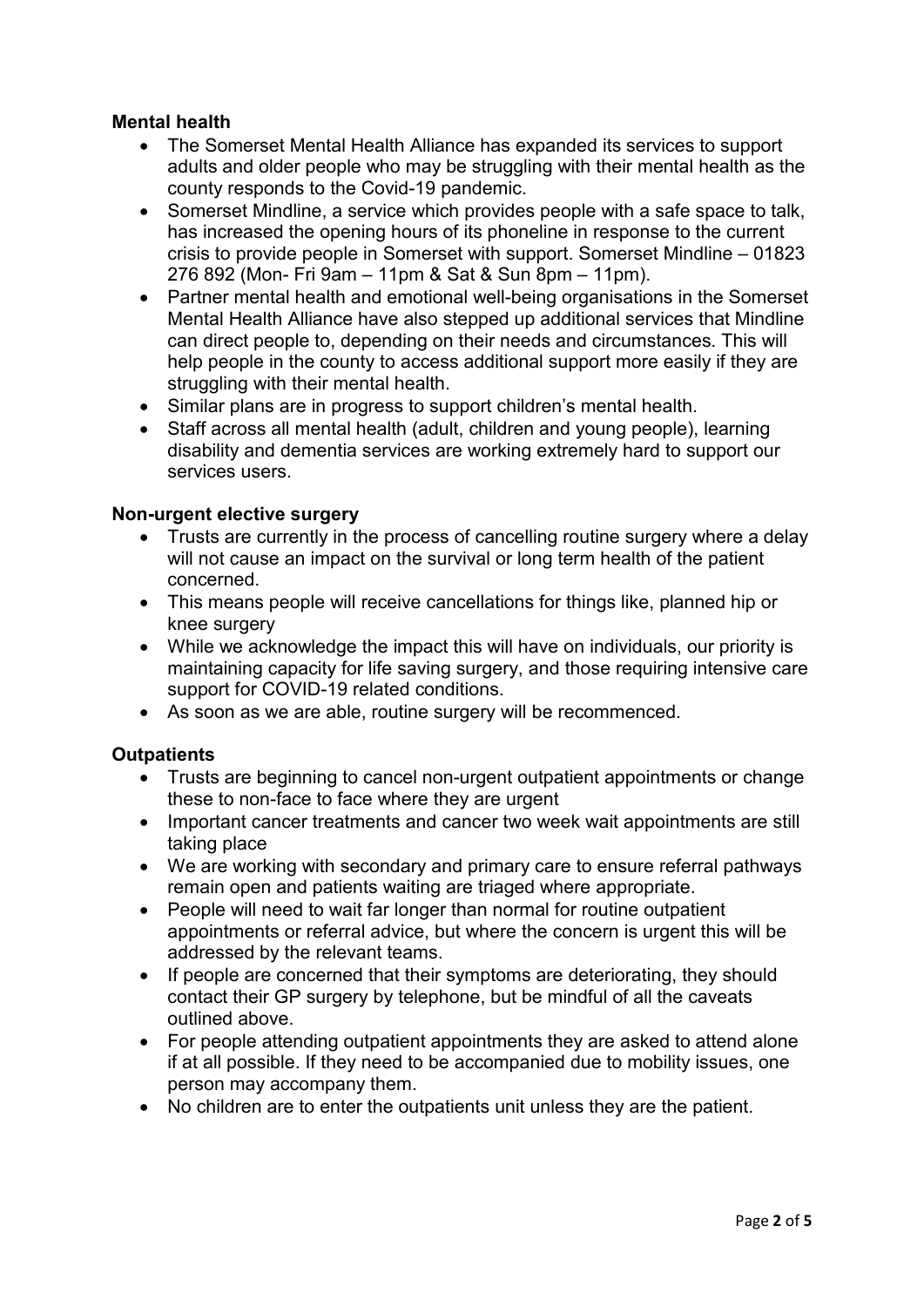# **Community hospital beds**

- We are temporarily consolidating the beds in our community hospitals onto fewer hospital sites which will enable us to open more beds with a smaller number of colleagues overall.
- This is important at a time when we anticipate increased illness among colleagues and difficulty in attracting temporary staff.
- We have already temporarily closed the 8 inpatient beds at Shepton Mallet Community Hospital.
- We will also be temporarily closing the 10 inpatient beds at Wellington Community Hospital.
- We will be temporarily increasing the beds at five other Community Hospitals including Burnham on Sea, Minehead, West Mendip, Williton and Wincanton.
- At the same time the NHS nationally has struck a deal with the independent sector to increase the number of beds, and that includes the treatment centre in Shepton Mallet.
- These changes are solely in response to the COVID19 outbreak and are temporary. They are being made so that we can care for as many people as possible who may need our support during the COVID19 outbreak.

## **Maternity services**

- We are currently reviewing the continuation of the home birth offer
- Only one birthing partner is currently permitted in our Maternity Units due to visiting restrictions
- Common approach being developed between our Maternity Units to make sure there is parity of offer across the county
- Maternity Voices Partnership developing information on services and FAQs for parents
- Self isolating staff are working from home, taking phone calls and booking appointments
- We are contacting recently retired staff to increase the workforce and recalling all seconded staff

## **End of life care**

- We are working closely together with our partners and providers as a system to make sure that that people receive the best in end of life care wherever they may be, in an acute hospital, community hospital, residential or nursing home or their own home, and have access to specialist advice and support as needed.
- It is likely that some of that support will need to be provided remotely, or by health or care professionals from other parts of the system who have been redeployed to support the COVID-19 response and end of life care whether as a result of COVID-19 or pre-existing conditions.
- Everyone working within this area will have received appropriate training either in person or digitally over the coming weeks, including pastoral support for care workers and health professionals alike.

# **Community Pharmacy**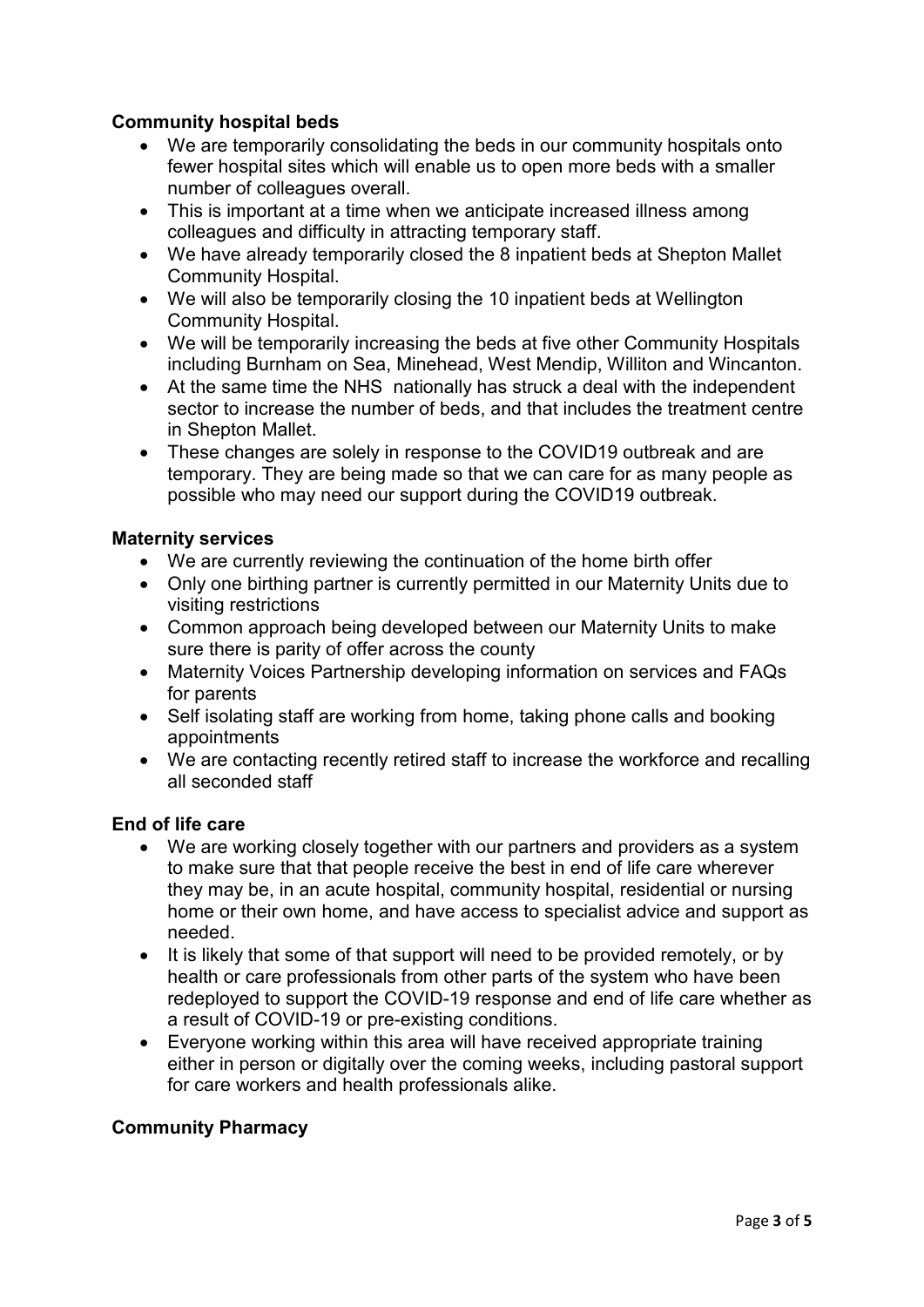- Changes to opening hours have been agreed nationally; most pharmacies will now be closing for two hours at lunchtime each day to catch up with prescription requests.
- Community pharmacy is under significant pressure as patients can no longer walk into their GP surgery.
- We monitor all pharmacies every day; to date we have had no pharmacies unable to provide a service to patients.
- Delivery of medication to patients is a concern- we are expecting a national arrangement but in the absence of that we are exploring other options using trusted agencies such as Village Agents.

## **Optometrists**

- Many optometrists have closed as the retail element of their operation is not currently viable.
- However we continue to commission local optometry services including acute eye care for people with sore or injured eyes.
- These services are still available to patients.

#### **Dentists**

- All routine dental services have now stopped.
- Dental urgent care hubs are being established in Bridgwater and Taunton so that urgent dental services remain available to the people of Somerset as required.

#### **Fit for My Future health and care strategy**

- Following the completion of the consultation and engagement programmes on 12 April 2020 our Fit for My Future programme will be paused for the next 4-6 months while we focus on keeping the people of Somerset and our health and care staff as safe as possible.
- All public facing events and activities have been cancelled. People can provide feedback and comment via freepost, telephone, email or via our online questionnaires.
- Adverts promoting the mental health consultation and how people can have their say have been placed in the Wells Journal and several other local newspapers.
- The independent analysis of all the feedback from both programmes will go ahead as that can be undertaken by the independent company without impacting on our ability to focus on frontline care.

#### **Digital**

- We are encouraging people to use the 111 online symptom checker (via website and NHS App) before contacting services by telephone
- GPs are offering online and video consultations as well as telephone consultations
- We have rolled out Microsoft Teams across our workforce for multiorganisational video conference calls, supporting staff who can to stay at home and supporting business continuity